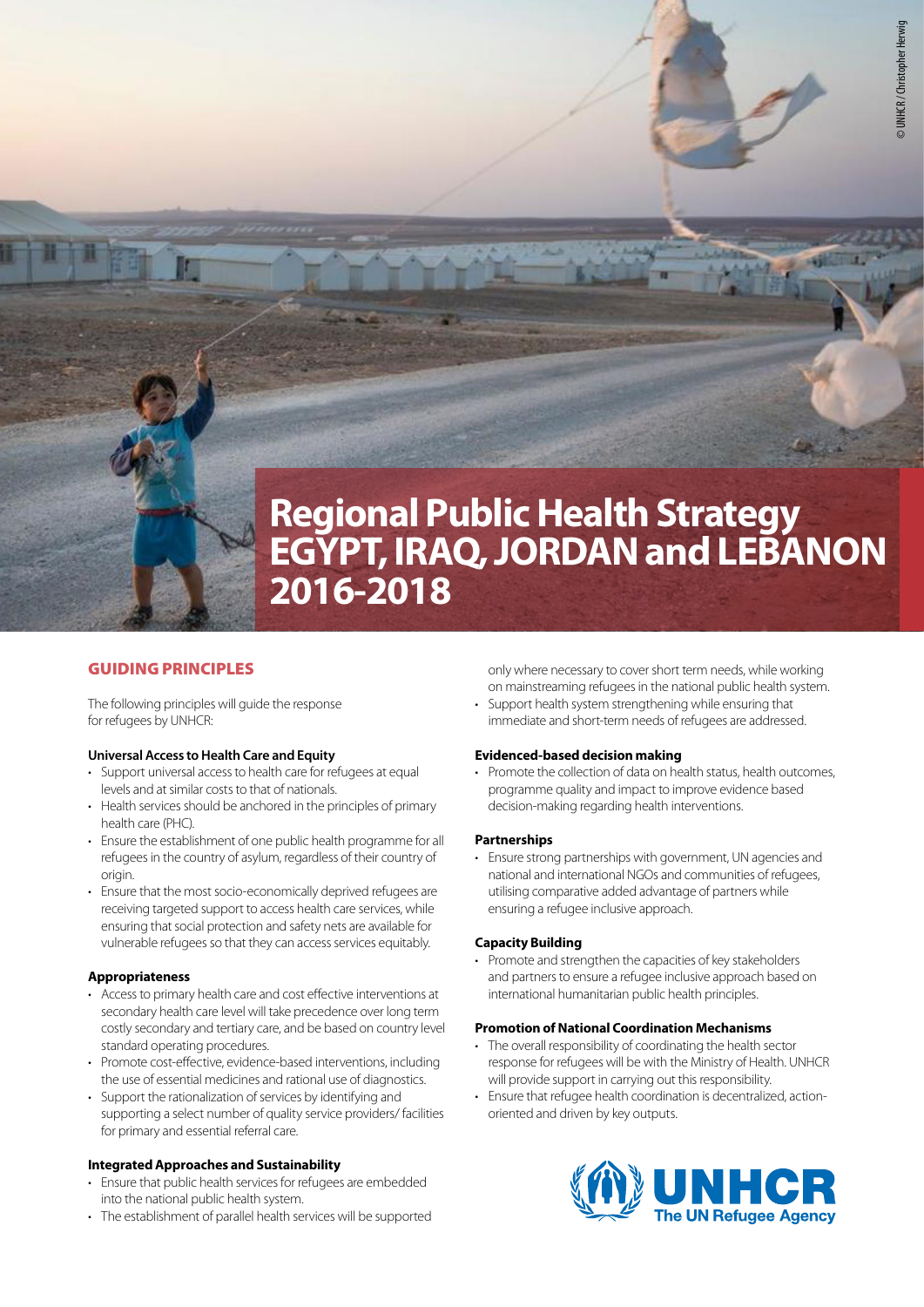# STRATEGIC OBJECTIVES AND OPERATIONAL GUIDANCE

# OBJECTIVE 1. UNIVERSAL ACCESS TO HEALTH CARE PROMOTED AND SUPPORTED

This strategy takes into account the different contexts relating to refugee access to national health care systems in the countries, including the health care financing models and policies on refugee utilisation of health services. UNHCR promotes an integration model, enabling refugees to access national health care services. The access to health care will be considered alongside the need for refugees to access public health services as part of a broader package of social protection and improved livelihoods.

UNHCR will support the Ministries of Health (MoH) to promote that refugees have access to curative and preventative, promotive, rehabilitative and palliative health care services. Parallel services will only be established when necessary to fill gaps and meet short-term needs. UNHCR will support MoH facilities and ensure geographical coverage, with a rational use of a health services by identifying and supporting a select number of quality health service providers/facilities and partners. The modalities of delivery may differ by country and may include the use of cash based interventions for achieving universal access to health care.

While in some situations it may be necessary to provide mobile services to meet the primary health care needs of refugees who may have limited access to healthcare, these are not suitable for situations that have a well-established primary health care system. Mobile clinics offer a limited package of services they offer with limited coverage; where mobile clinics are used they should have a predictable and coordinated visiting schedule and should be replaced by static services as soon as possible.

Fees for accessing health services depend upon the specific country context, but UNHCR advocates that they should not be higher than the fees paid by nationals and should be in line with the relevant Ministry of Public Health fees. UNHCR will support the social health protection principles consisting of potentially targeting the support to socio-economic and otherwise vulnerable refugees identified based on transparent, consistently applied and harmonised criteria. Suitable safety nets will be provided to ensure access to preventative and curative health services. Specifics relating to cost effective health programming will be adapted for each country setting.

# OBJECTIVE 2. ACCESS TO PRIMARY HEALTH CARE PROMOTED

The focus of UNHCR's protection and assistance health programmes in the countries will be a combination of curative and preventative promotive, rehabilitative and palliative health care that is supported by a community-based approach. Primary health care centres should be the first contact with the formal health system and be readily accessible and available.

#### **Essential health care packages**

UNHCR will support the development of packages for essential health care services that defines a complete guaranteed minimum primary and essential health care interventions. Essential packages help to promote universal health coverage and equity through increasing availability of services and efficient resource distribution.

UNHCR will support the use of essential medicines in its programmes. Interagency emergency health kits and reproductive health kits are not cost effective and UNHCR only recommends their use for responding to new refugee influxes, contingency planning and preparedness purposes. The exception to this is the Clinical

Management of Sexual Violence Kit which contains medicines which may not be readily available in all countries. UNHCR country operations will aim to improve clinical diagnostic skills and develop guidance where these don't already exist in order to reduce the often expensive and unnecessary diagnostic procedures.

#### **Expanded immunization programmes and child health and nutrititon**

UNHCR will support access for all refugee children to expanded immunization programmes and improved diagnosis and treatment of childhood illnesses. UNHCR will work with the MoH and UNICEF in strengthening national expanded immunization programme s (EPI) and ensure that refugees are included in these programmes;

- Support the MoH to develop and strengthen the implementation of protocols for catch-up immunization in refugee children who may have interrupted their routine schedule.
- Support PHC centers to actively follow up on vaccination status of all children under five. The aim is to ensure that all children who are unable to provide a documented vaccination records will be given the opportunity to "catch-up" with their immunizations, regardless of age and based on a flexible country-specific protocol.
- Promote the use of immunization coverage surveys to better understand and respond to the immunization status of children.
- Support the Ministries of Health to reprint vaccination records / childhood cards to make available to refugee children.

UNHCR supports the integrated management of childhood illness strategy to improve case management skills of healthcare staff, overall health systems and family and community health practices. UNHCR will support training and capacity building of primary health care staff for the improved diagnosis and treatment of childhood illnesses; while encouraging the use of clinical diagnoses, rather than expensive diagnostics and the use of updated simplified clinical protocols based on essential medicines.

Feeding practices amongst the youngest refugee children is likely to be at the origin of much of the anaemia and stunting amongst the population. Early initiation of breastfeeding is poor, as is exclusive breastfeeding up to 6 months and the quality and diversity of complementary foods is also lacking. UNHCR will support enabling environments for adequate infant and young child feeding practices. Interventions will aim to promote timely initiation of exclusive breastfeeding and continued breastfeeding as well as the introduction of safe, adequate and appropriate complementary foods

UNHCR will work together with other UN agencies and partners to ensure adequate and timely access to nutrition interventions, especially targeting young children and their care takers, pregnant and lactating women, and other vulnerable groups.

#### **Non communicable Diseases and Mental Health**

UNHCR supports the management of non-communicable diseases (NCD) at the PHC level through the establishment of standardized clinical management guidelines based on MOH protocols and the national essential medicines list. The focus of the UNHCR supported NCD activities will be on the high burden NCD's. UNHCR will support the following NCD interventions;

- Where no national NCD guidelines exist, UNHCR is committed to working with the MoH and other actors to adapting international guidance to the country context to improve the quality of management of those already diagnosed.
- Access to essential medicines, rational diagnostics and investigations and irmpoved quality of care for non-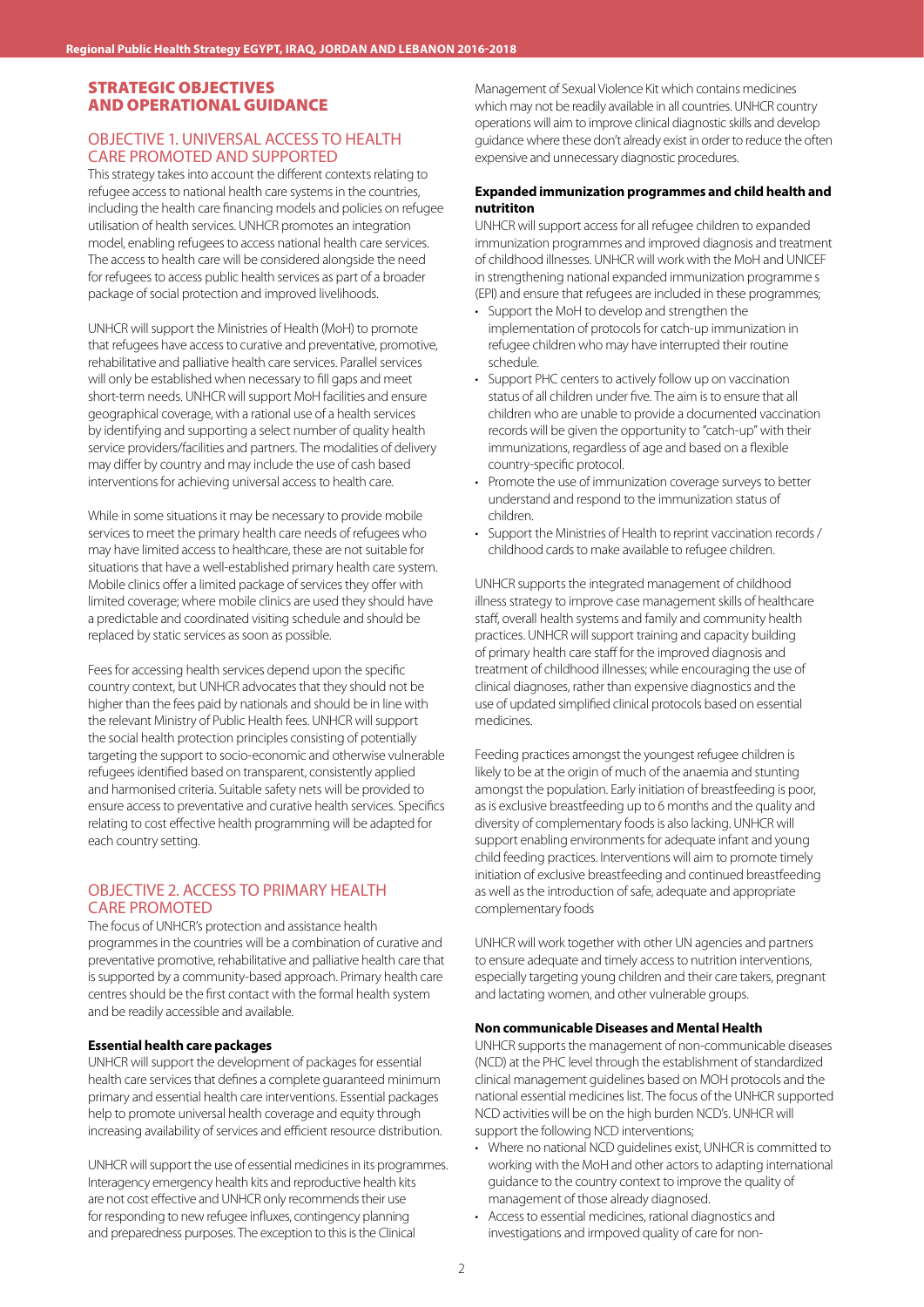communicable diseases will be supported at the primary health care level to improve disease control, reduce the risk of complications and secondary and tertiary care referral costs.

- Case-finding of diabetes and hypertension in asymptomatic patients will be piloted at PHC centres.
- To improve the efficiency and effectiveness of the NCD care, task shifting will be promoted from specialists to general practitioners and nurses for the re-prescription of medicines in stable patients, detection of complications such as proteinuria and peripheral neuropathy and promotion of adherence to management plans and lifestyle modifications.

While the various countries of the region have different local capacities for mental health and psychosocial support (MHPSS), the basic principles are similar. Consistent with UNHCR's operational guidance for MHPSS, MHPSS is intersectoral and consists of multi-layered activities within the health sectors as well as in community based protection. UNHCR will;

- Encourage the integration of mental health into primary health care and so decrease the dependency on referral care for common mental health problems.
- Support task shifting approaches such as brief psychosocial interventions by non-specialists.
- Promote a role transition of mental health specialists (such as psychiatrist and clinical psychologists) towards training and supervision of general health workers and community workers;
- Strengthen the links with and referrals from and to community based protection and psychosocial support;

#### **Comprehensive reproductive health services**

UNHCR will strongly focus on strengthening access to comprehensive reproductive health care including neonatal care. Poor attendance at antenatal services is a major problem, compromising maternal and neonatal health and contributing to high costs at the secondary care level.

UNHCR will actively support improving uptake and quality of antenatal and postnatal care and addressing the unmet need for family planning. To ensure that costs are maintained and service quality improves a rational approach to ANC services will be promoted with a package of four visits based on national protocols and including urine analysis, anaemia screening, screening for glucose intolerance and diabetes, blood pressure monitoring, tetanus toxoid vaccination, palpation and a rational justification of ultrasounds. Where indicated in national protocols syphilis and rubella screening will also be undertaken.

UNHCR will continue to support the clinical management of sexual and gender-based violence, improved monitoring of services and appropriate confidential referral to protection. Mandatory reporting continues to be an obstacle to the provision of confidential timely sexual violence services.

In some countries, cervical and breast cancer screening of refugees has been proposed. It is very important to ensure before such programmes are established that costs of additional investigations, psychosocial support and treatment access have been adequately considered, Screening should only be introduced if it is part of a well-established national programme with wide coverage and quality control measures in place. In countries where there is no screening of national populations, such programmes will not be introduced for refugees.

#### **Tuberculosis and HIV**

UNHCR will support the early detection and treatment of tuberculosis (TB) including Multi-drug resistant TB through national TB programmes. Every effort should be made to continue treatment for those already on treatment. Mass screening for TB for refugees should only be considered in presence of such programmes for the national population and be based on recognized guidance for TB screening.

UNHCR, WHO and UNAIDS do not support compulsory or mandatory HIV for refugees or asylum seekers nor *refoulement* on the basis of HIV status. There is no legal basis for imposing HIV mandatory testing in international human rights law and nor is it justified on public health grounds. HIV prevalence in the region is low including in key populations. UNHCR's response to HIV is based on the low prevalence and embedded in the protection principles of non-discrimination and inclusive access to services.

UNHCR will actively partner with the Global Fund and other disease specific donors, to support national TB and HIV programmes and to ensure that refugees continue to be included in the national programmes.

# OBJECTIVE 3. ACCESS TO ESSENTIAL SECONDARY AND TERTIARY HEALTH CARE SUPPORTED

While access to quality primary health care is the core of this strategy access to essential secondary and tertiary care based on country specific standard operating procedures (SOPs) will be supported. Based on the global UNHCR principles and guidance for medical referral care, these SOPs will follow country-specific standard operating procedures for referral that stipulate guiding principles, the referral process including roles of key actors, criteria for referral, and monitoring and evaluation of referral care on the specific country context. The SOPs will also include guidance for triage and management of of wounded and severely ill among new arrivals using pre-identified hospitals and partners.

The establishment of an independent referral care committee have been established in Egypt, Jordan and Lebanon, where access to referral care is not provided free of charge. The approval by the referral care committee, will be carried out in a transparent manner and be based on the criteria established in the UNHCR country SOPs.

Where access is provided free of charge by the hosting country, assessment of hospital capacity and gaps will be done with the MoH in order to design appropriate support to the health systems.

Access to safe delivery care is critical for UNHCR. UNHCR supports delivery by skilled birth attendants in institutions with adequate facilities including emergency referral, access to safe blood transfusion and caesarean sections when indicated, post-natal care, including post-partum family planning counselling and essential neonatal care. UNHCR will aim to reduce the high number of caesarean sections by application of pre-approval of caesarean sections according to medical indications. To promote better quality neonatal care and reduce the high costs of referrals, UNHCR will work with partners to strengthen appropriate, high impact and low technology interventions, including thermal care of the newborn including kangaroo mother care for low birth weight neonates, early initiation of exclusive breast-feeding, vitamin K and targeted home visits of neonates and mothers at days 1, 3 and 7 post-delivery.

Monitoring of referral care, including the costs, is critical to strengthen analysis of the main burdens of referral care, undertake comparisons between countries in the region and indicates where further development of case management criteria is needed. All countries will therefore use the referral care database or its equivalent to monitor the reasons for referrals, outcomes and related costs.